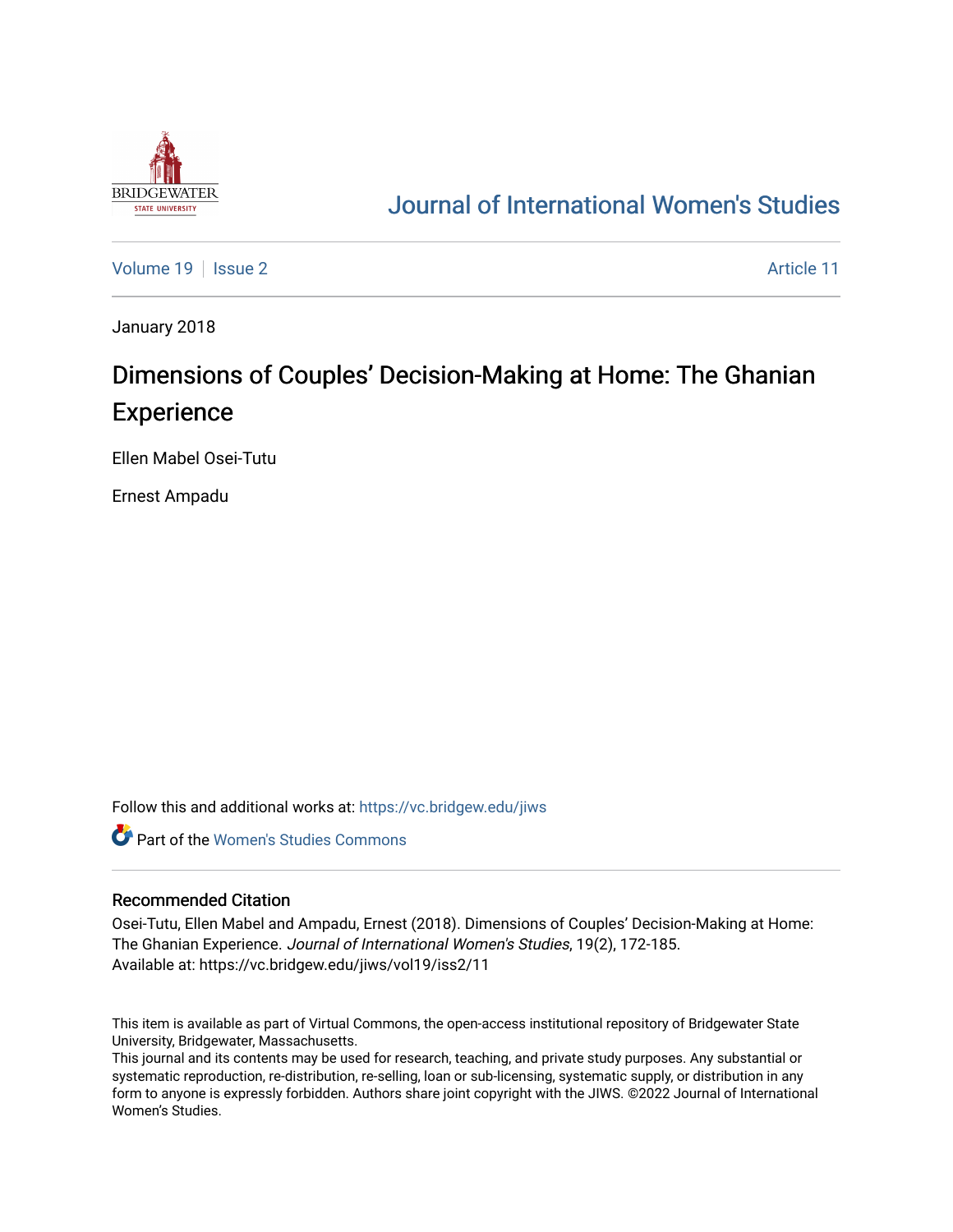#### Osei-Tutu and Ampadu: Dimensions of Couples' Decision-Making at Home

This journal and its contents may be used for research, teaching and private study purposes. Any substantial or systematic reproduction, re-distribution, re-selling, loan or sub-licensing, systematic supply or distribution in any form to anyone is expressly forbidden. ©2018 Journal of International Women's Studies.

## **Dimensions of Couples' Decision-Making at Home: The Ghanian Experience**

By Ellen Mabel Osei-Tutu<sup>[1](#page-1-0)</sup> and Ernest Ampadu<sup>[2](#page-1-1)</sup>

### **Abstract**

The ability of women to be final decision makers at home to a large extent is dependent on their background characteristics. The aim of this paper is to ascertain who these women are. Data from the 2014 Ghana Demographic and Health Survey was used to analyze women's decisionmaking at home. The five household decision-making variables identified include who decides how to spend respondent's earnings and the person who usually decides on respondent's health care. The rest are the person who usually decides on large household purchases, person who usually decides on visits to family or relatives and person who usually decides on what to do with money husband earns. Binomial logistic regression results show that generally, region of residence, educational attainment, and wealth index were likely to influence a woman's ability to have the final say in household decision-making. For women to be the final decision makers at home, they must be educated to the highest possible level. Their engagement with their partners on matters relating to household decisions will then be from better-informed positions. The longrun effect of this is that it will move their decision-making process beyond the confines of households to other levels.

*Keywords*: decision-making; educational attainment; respondent's earnings; respondent's health care; couples in Ghana, decision-makers, women in Ghana

#### **Introduction**

l

Decision-making is a process with several stages: It may involve negotiation and renegotiation to arrive eventually at a final decision. More often than not, women are found in the subservient position and may not be the final decision makers on many issues. The power relations that prevent women from leading fulfilling lives operate at many levels of society, from the most personal to the highly public (UN, 1995).

Women's ability to make decisions at home may have its roots in how children are brought up. In general, the roles of boys are different from that of girls. Boys are expected to be active while girls are expected to be passive. Parents may believe that only fathers know how to teach boys to be men and that mothers must teach girls how to nurture (Cunningham, 2001). In Sub-Sahara Africa, traditional practices such as polygyny have tended to reinforce the inferior position

<span id="page-1-0"></span><sup>&</sup>lt;sup>1</sup> Ellen Mabel Osei-Tutu is a Lecturer at the Department of Adult Education and Human Resource Studies of the School of Continuing and Distance Education of the University of Ghana, Legon. She holds a Ph.D in Population Studies, M. Phil. in Population Studies, M.A. in Population Studies and B. A. in Sociology with Political Science all from the University of Ghana, Legon. Her main research areas are marriage and fertility.

<span id="page-1-1"></span><sup>2</sup> Dr. Ernest Ampadu holds a Bachelor's degree in Mathematics Education from University of Cape Coast, Ghana, Research Master's Degree in International and Comparative Education from Stockholm University, Sweden, a Master of Arts degree in Adult Learning and Global Change from Linkoping University, Sweden and a PhD in Education (Mathematics) from Anglia Ruskin University, United Kingdom. Dr. Ampadu currently works as a lecturer at the department of Teacher Education, University of Ghana.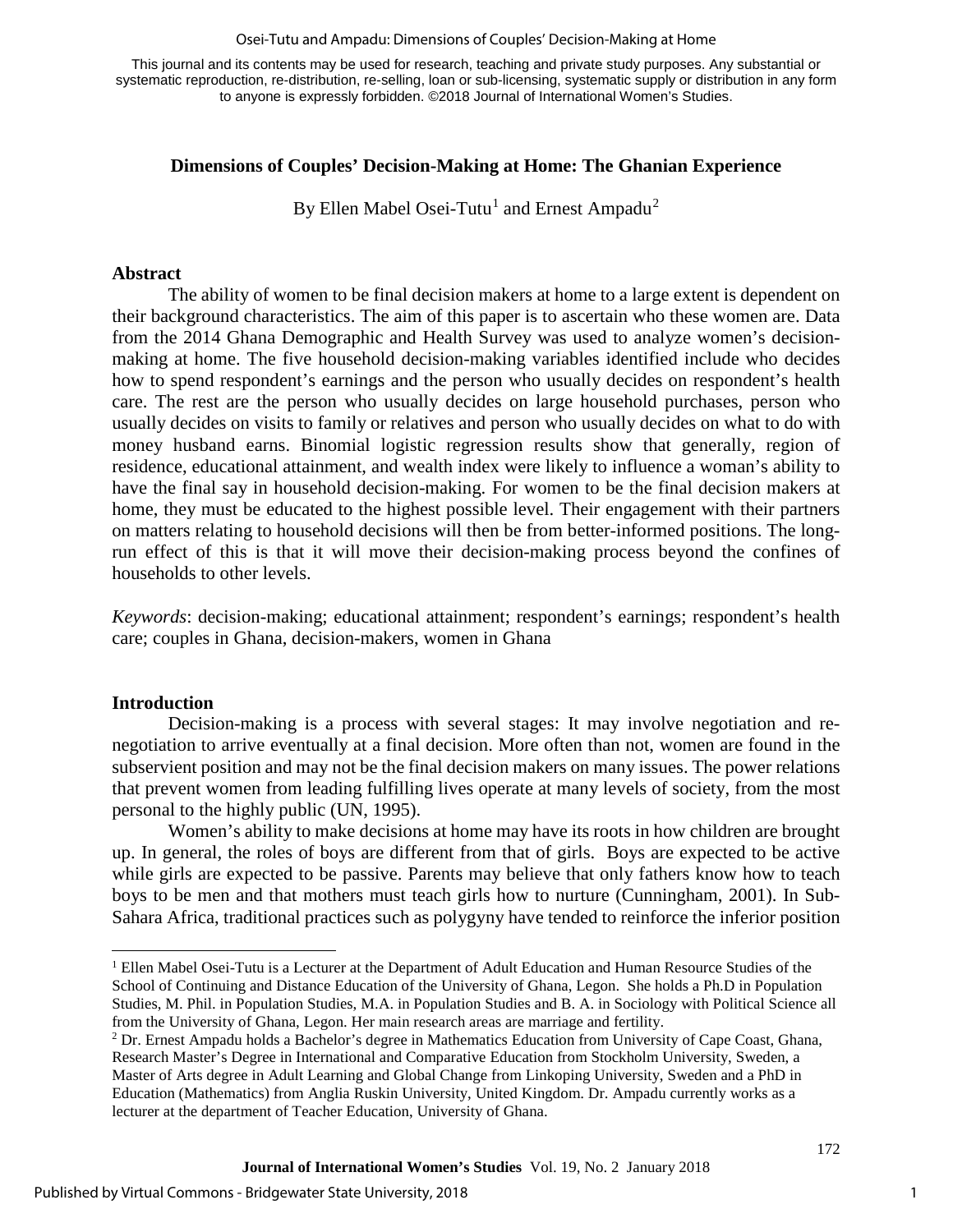of women in society (Tertilt, 2006). These among other issues, have contributed to women's inability to become empowered in all aspects of their lives and thus become involved in the decision-making process even at the household level.

However, as culture is dynamic, the traditional roles assigned to males and females have been evolving. Men are no longer the only bread winners in most countries, especially within the African context. In conformity with this, women are no longer 'homemakers' as occurred in the past as research has shown that women just like men also work outside the home to help support the day-to-day running of the home (Vincent-Lacrin, 2008). Both males and females are found to be professionals and managers, and although the proportions of males are higher than that of females, the differences are now becoming marginal in Ghana as compared to previous years (Ghana Statistical Service, 2013). Furthermore, although women may not be at par with males regarding education, especially within the African context, more women are attaining higher education now than in the past (Vincent-Lacrin, 2008). More women attaining higher education has brought in its wake, the empowerment of women both educationally and economically. These are two important factors that facilitate the involvement of women in decision-making. Women's education and employment have been an important means of reducing family poverty, both among dual-earner families and female-headed households (Warren, 2010). Despite the important role that women are playing in national development, very little is known when it comes to the levels of decision making among Ghanaian women at the household level. The only study which has specifically examined women's autonomy in household decision-making in Ghana is the study conducted by Fuseini and Kalule-Sabiti (2016).

Different explanations are given to the relationship between women's characteristics and their involvement in decision-making. Some of these characteristics include education, employment, age and place of residence. Women's autonomy in decision-making is positively associated with their age, employment and number of living children. Furthermore, women in the rural areas have less autonomy in decision-making. Also, an increase in women's education is positively associated with autonomy in own health care decision-making. Interestingly, rich people are less likely to have autonomy to make decisions on their health care (Archarya et al., 2010). Also, older couples have been found to be significantly more likely than younger couples to make decisions together (Pew, 2013).

Earnings by couples have also been found to influence the decision-making process. Women make most of the household decisions among couples in which the woman earns more than the man (Pew, 2013). It has also argued that women's employment has resulted in advances in women's autonomy, gender equity and renegotiations of the provider role and has been made more manifest by men's unstable earnings. That is to say, the empowerment of women has consequently led to the increase in female headship even among married women (Warren, 2010). One other issue identified to influence women's decision-making is the socio-cultural influence. These include influences of husbands, in-laws, and other family members which make it difficult for women to take decisions on their own (Ali and Sultan, 1999).

Women's decision-making authority is said to be related to their place of residence. Women who live in urban areas have a say in household matters almost equal to their husbands. Most rural women, however, report that their husbands and other family members have a predominant role in household decisions concerning seeking medical treatment for a sick child or making purchases of household items (Mahmood, 2002).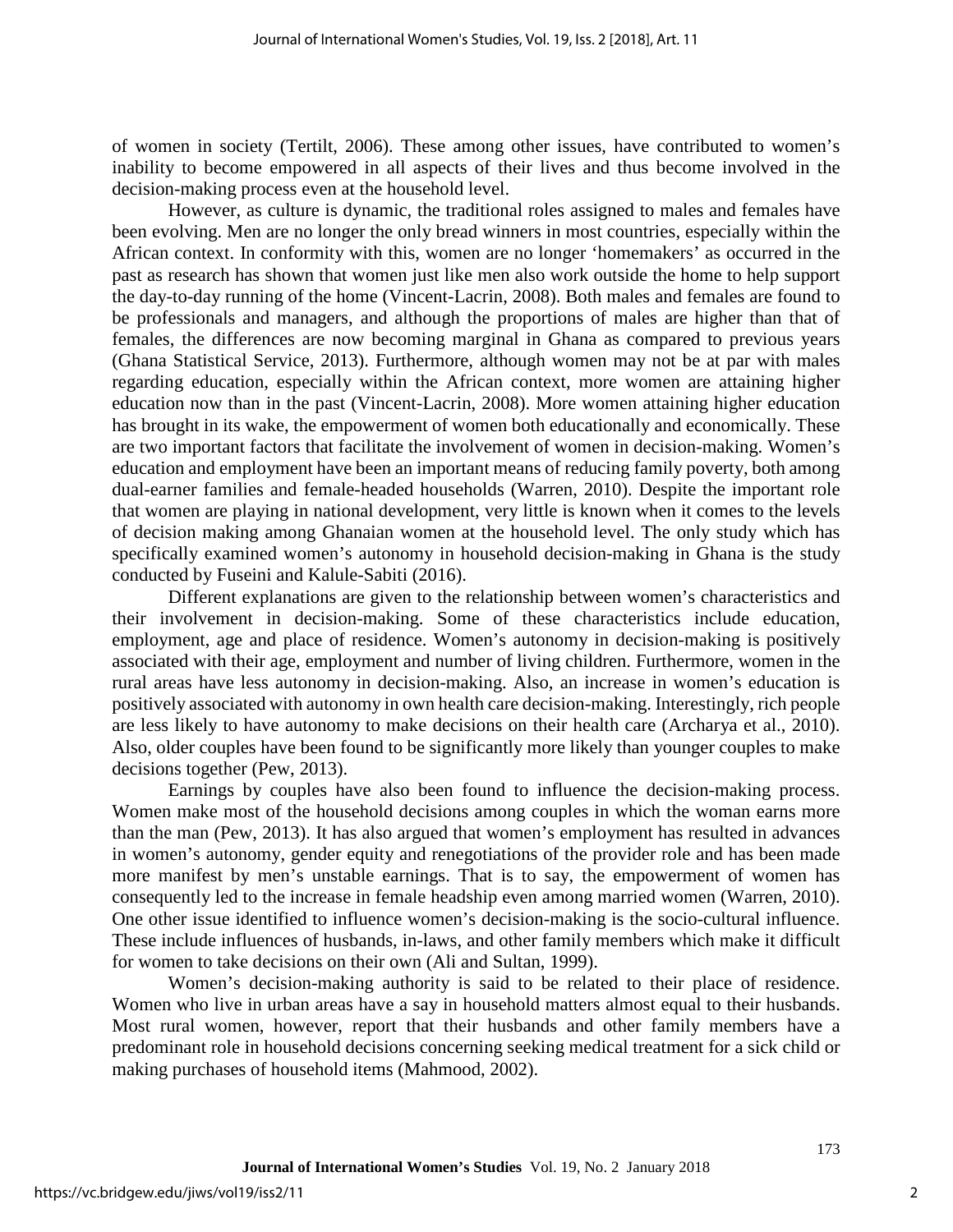Women can gain influence within the household through residential mobility, and when parents on both sides of the family are seen regularly, the wife's status suffers compared to cases in which no regular contact is maintained with parents on either side of the family (Williams, 1989). Similarly, husbands' migration has been found to have a profound effect on family members. Men's cumulative migration history and current migration status are positively associated with women's autonomy. The effects on wife's autonomy may persist even after the man's return (Yabiku et al., 2010). Migrants' absence therefore has a direct effect on wife's autonomy. However, there is a contrary view on this, in that, despite their physical absence, men are the primary providers of their households, and they are constantly engaged in the process of household decision-making through telephone conversations. Women are normally instructed by their husbands about how and where to spend money (Rashid, 2013).

Less traditional gender roles seem to support more innovative fertility behaviour such that women's involvement in decision-making at home influences fertility behaviour. For instance, it has been found in Uganda that contraception was more likely to be used in communities where women have some control over household decisions (DeRose and Ezeh, 2010). In Sub-Sahara Africa, however, women's empowerment has been found not to be consistently associated with a desire for smaller families or the ability to achieve desired fertility. While participation in household decision-making is found to be associated with a smaller ideal number of children in Guinea, household decision-making and positive attitudes toward women's rights to refuse sex are linked to having more children than desired in Namibia and Zambia (Upahdyay & Karasek, 2012).

In this study, the authors used the 2008 Ghana Demographic and Health Survey dataset to understand the lineage and women's autonomy in household decision-making in Ghana. Although their research provided some intriguing findings, the use of a more current data set could have added some more value to their work and presented a more robust analysis of the current situation within the Ghanaian context. The present study, therefore, examines dimensions of couples' decision-making at home in Ghana using the 2014 Ghana Demographic and Health Survey dataset. The following research questions guide the present study:

- In which areas are women able to take final decisions on household issues?
- Which category of women can take final decisions on household issues?
- What are the implications of decision-making at home for the empowerment of women?

## **Data and Methodology**

This paper used data from the 2014 Ghana Demographic and Health Survey (GDHS). The 2014 GDHS is the sixth in the series of national-level population and health surveys conducted in Ghana as part of the Global Demographic and Health Surveys (DHS) programme. It was carried out by Ghana Statistical Service and Ghana Health Service through the USAID-funded MEASURE DHS programme. The 2014 GDHS was a national survey covering all ten regions of the country. The survey collected information on housing and household characteristics, marriage, fertility, women and children's health, HIV/AIDS and women's empowerment among others.

A total of 9,396 women aged 15-49 years and 4,388 men aged 15-59 years from 11, 835 households were interviewed. The selection of the sample was based on a two-stage sample design. The first stage involved selecting clusters of enumeration areas in the 2010 Population and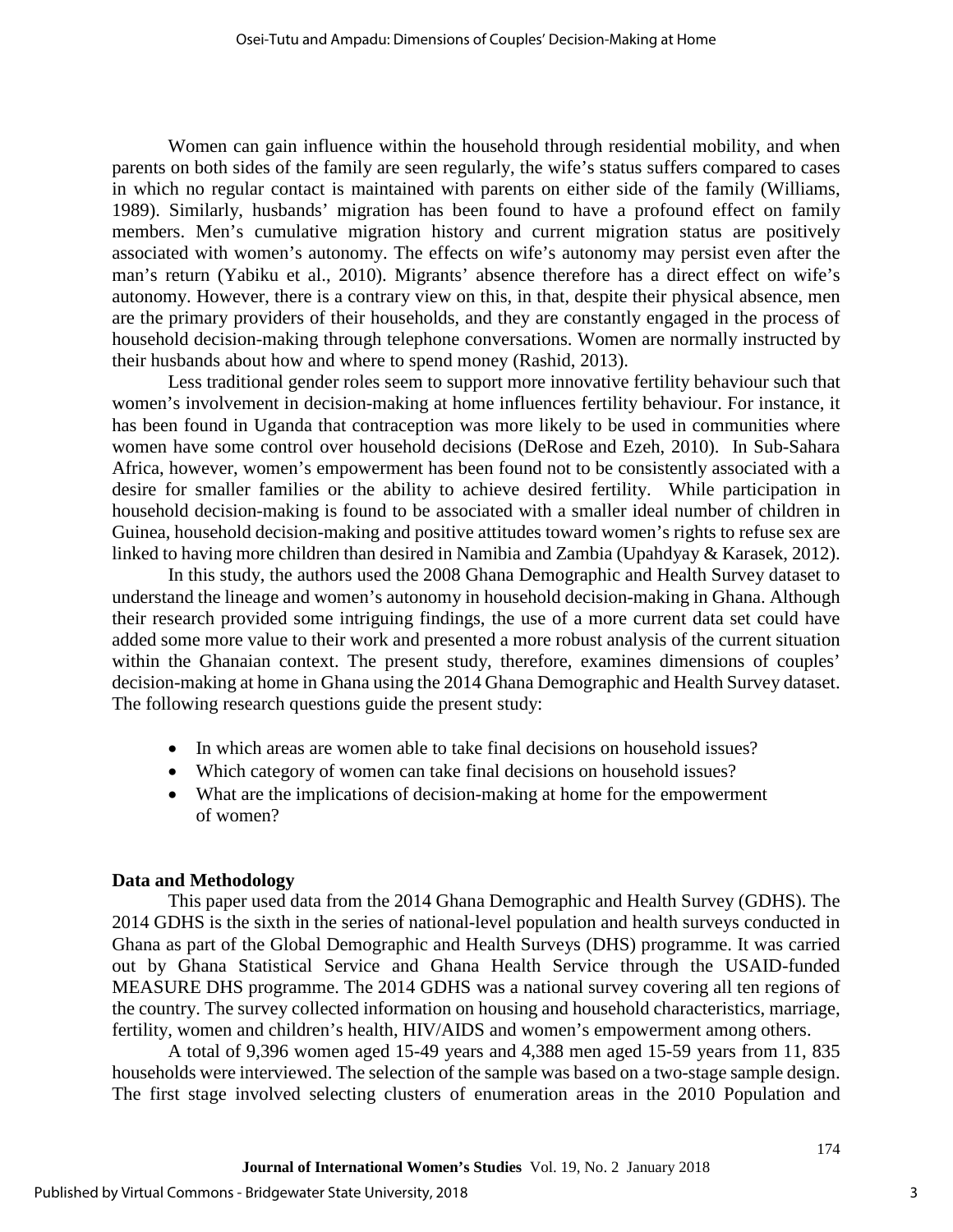Housing Census. A total of 427 clusters made up of 216 urban and 211 rural areas were selected. In the second stage, about 30 households were selected from each cluster after household listing had been done. All women aged 15-49 years who stayed in the household the night before the survey were eligible to be interviewed. In half of the households, all men aged 15-59 years who stayed in the household the night before were also eligible to be interviewed (Ghana Statistical Service, 2015).

In analyzing the data, multivariate analysis was used. Five variables including person who usually decides how to spend respondent's earnings, person who usually decides on respondent's health care, person who usually decides on large household purchases, person who usually decides on visits to family or relatives and person who usually decides on what to do with money husband earns were used., Five different binomial logistic regressions were run. Women's decision-making on the five variables were used as the dependent variables while some selected background characteristics of women were used as the independent variables.

### *Variables*

The five variables used as the dependent variables had five responses: respondent alone, respondent and husband/partner, husband/partner alone, someone else and other. For the analysis, binary variables were created. The first two responses in which women had some decision-making power were put into one group while the other three responses in which women had no say in decision-making were put together as another group. These variables then became dichotomous variables: assigned the number 1 if women had some say and 0 if women had no say. In the results, if the odds ratio was greater than 1, the probability of a woman having some say in decision making was higher than not having a say. Women used in this paper refers to those who were married or living with a man as husband and wife. Husband means the man who a woman lives with as husband and wife.

#### *Independent Variables*

For the purpose of the analysis, the following independent variables were used:

Age – The five-year age groups as categorized in the data: 15-19 years, 20-24 years, 25-29 years, 30-34 years, 40-44 years and 45-49 years were used.

Region of residence – Ghana is divided into 10 administrative units known as regions. Data were collected on regional basis and these 10 regions were used in the analysis.

Place of residence - This was categorized into two in the data: rural and urban, and it was used as such.

Highest educational level – was categorized into four groups in the data set: no education, primary, secondary and higher and this categorization was maintained.

Religion - This variable was recategorized. Catholic, Pentecostal, Other Christian, Moslem, and Traditionalist were maintained. Anglican, Methodist, and Presbyterian were grouped together as Orthodox.

Wealth Index – Wealth index is a composite measure of a household's cumulative living standard. It was calculated using household ownership of selected assets such as TV, bicycles, materials for housing construction and types of water access and sanitation facilities. This index was computed in the data as poorest, poorer, middle, richer and richest and no change was made.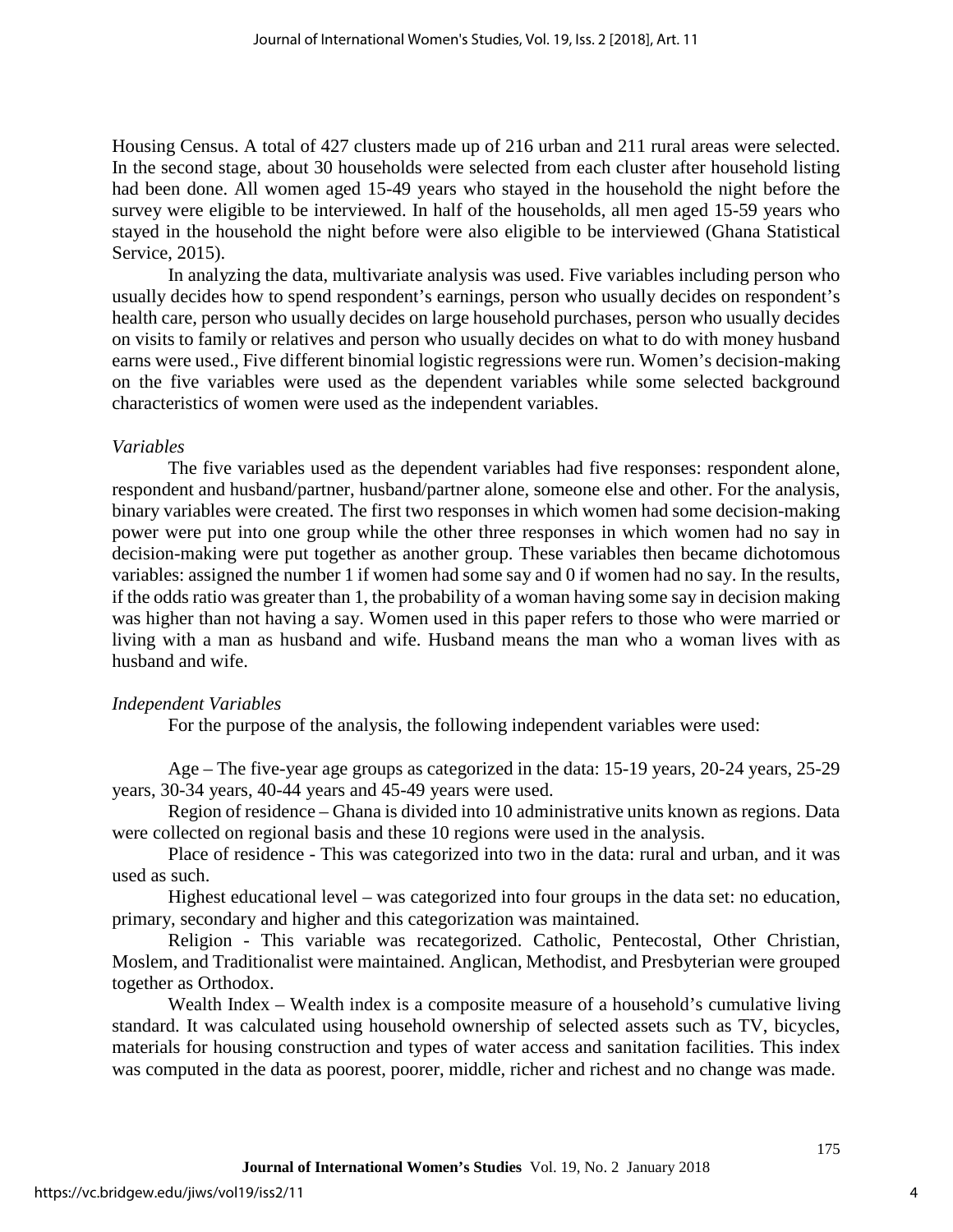Marital duration – This variable which was originally in single years was grouped into fiveyear groups as follows: 0-4 years, 5-9 years, 10-14 years, 15-19 years, 20-24 years, 25-29 years and 30+ years.

Type of marriage – Was put into two categories: monogamous and polygynous using the variable 'number of other wives'.

Husband's residence – This was already a dichotomous variable in the data: husband/partner lives in the house or lives elsewhere, and was used as such.

Husband's earnings - The response to this variable was categorised into four: more than him, less than him, about the same, partner does not bring in money and don't know. The response 'don't know' was excluded from the analyses.

#### **Results**

The results of the regressions are presented in Table 1. The values in this table are the standardized regression coefficients, RC refers to the reference categories and the asterisks (\*) represent the p values and show the degree of the level of significance ranging from one through three, with three stars (\*\*\*) being very significant.

The distribution of respondents by wealth index shows that two-thirds (66.1 percent) ranged from the middle to the richest quintile. Majority of the respondents (55.5 percent) had been married up to 14 years with a small proportion (13.9 percent) married for 25 years and beyond. Also, most of the women (84.8 per cent) were in monogamous marriages. Majority of the respondents (79.7 percent) lived with their partners. In terms of earnings of spouses, as has usually been the case, a very high proportion of respondents (81.7 percent) earned less than their partners and about 8.2 percent earned about the same as their partners.

#### **Multivariate Analysis**

The results of the multivariate analyses presented in Table 1 show that characteristics of women that had high significant relationships with the five variables on household decisionmaking were region of residence, education, husband's residence and husband's earnings.

#### **Respondents' Earnings**

Final decision-making on how to spend money that respondent earned had significant relationship with region of residence, education, wealth index and husband's residence. Respondents who lived in the Western, Northern and Upper East regions were significantly more likely than respondents in the Upper West region to have the final say in deciding how to spend money they earned. As women furthered their education, it increased the odds of having the final say on how to spend money they earned such that women with education beyond the secondary level were seven times more likely than their counterparts who had never been to school to have the final say on how to spend money they earned. In terms of wealth index, respondents who were in the middle as well as the richest were significantly more likely than respondents who were poorest to have the final say in how money they earned was spent. Furthermore, respondents who lived with their partners were significantly less likely than those who stayed apart from their partners to have the final say on how to spend money they earned.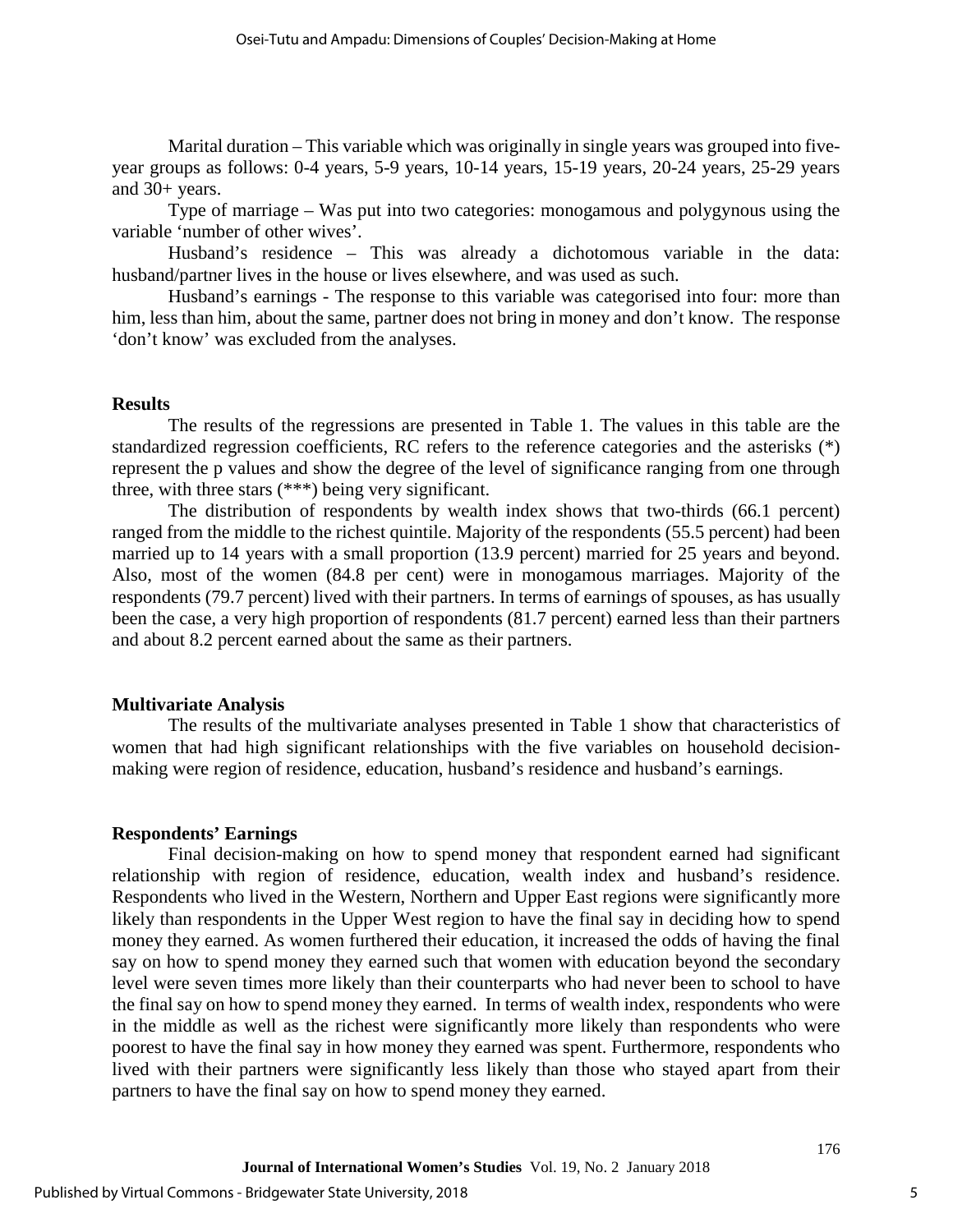#### **Health Care**

On decision on women's health care, respondents who lived in the following regions: Western, Central, Brong Ahafo and Upper East were significantly more likely while respondents who lived in the Northern region were significantly less likely than women in the Upper West region to have the final say on their health care. The relationship between education and health care was such that the higher the education of a woman, the more likely that this woman was to have the final say on her health care and these relationships were all significant. For marital duration, it was only women who had been married for at least 30 years who were significantly more likely than women who had been married between 0-4 years to have the final say in their health care. In terms of earnings of partners, both respondents who earned more or less than their partners were significantly less likely than their counterparts who earned about the same to have the final say on own health care.

#### **Large Household Purchases**

Large household purchases had significant relationships with the following variables: region of residence, education, husband's residence and husband's earnings. Respondents in the Western, Central, Eastern, Brong Ahafo and Upper East regions were significantly more likely than respondents in the Upper West region to have the final say in the purchasing of large household items. Also, a woman's educational attainment played a significant role in final decision making on large household purchases such that women with education from secondary school onwards were significantly more likely than women with no education to have the final say on large household purchases. Women with education beyond the secondary level were two times more likely than women with no education to have the final decision on large household purchases. Respondents who lived in the same house with their partners were less likely than their counterparts who stayed elsewhere to have the final say on large household purchases and this relationship was very significant. Both respondents who earned more or less than their partners were significantly less likely than respondents who earned the same to have the final say in large household purchases. However, women who earned more than their partners had a higher edge than women who earned less than their partners.

#### **Visits to Family or Relatives**

Visits to family and relatives had significant relations with region of residence, religion, wealth index and husband's earnings. In terms of region of residence, only respondents who lived in the Western and Upper East regions were significantly more likely than respondents who lived in the Upper West region to have the final say on visits to family or relatives. Women in the Upper East region were 18 times more likely than women in the Upper West region to have the final say in such issues.

Irrespective of a woman's religious background, all women were less likely than women with no religion to have the final say in visits to family or relatives, however, only that for Moslems and traditionalists were significant. In the case of wealth index, with the exception of the richer, women in the other categories were all significantly more likely than women who were in the poorest category to have the final say in visits to family and relatives. Also, respondents who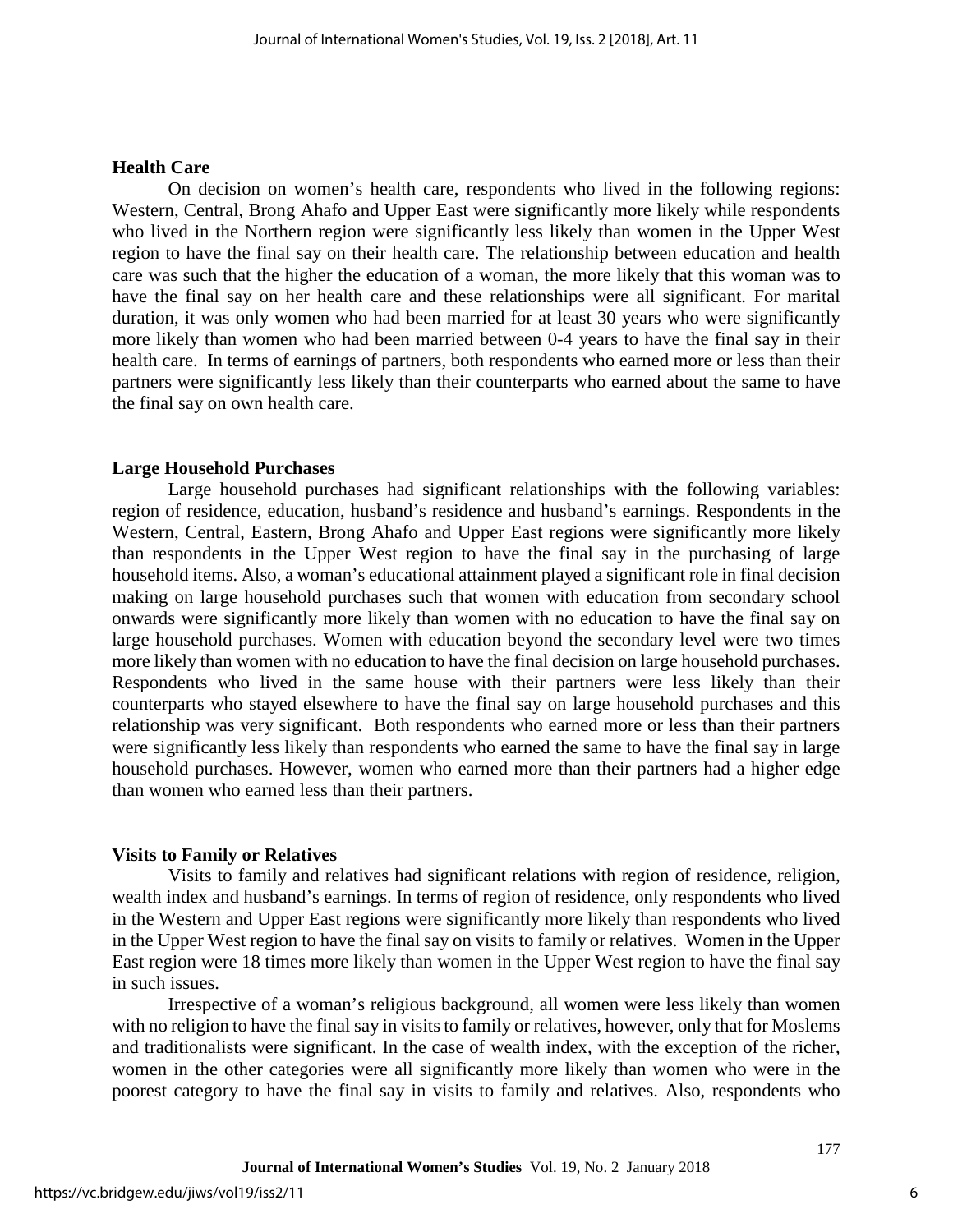earned more as well as those who earned less than their partners were significantly less likely than respondents who earned about the same as their partners to have the final say in visits to friends or relatives.

### **Husband's Earnings**

In the case of the final decision on how to spend husband's earnings, the women's characteristics that had significant relationships were: region of residence, place of residence, education, religion, duration of marriage, husband's residence and husband's earnings. With the exception of the Volta and Brong Ahafo regions living in the other regions contributed significantly to having the final say in the earnings of partners. It must be noted that with the exception of respondents in the Northern region, all women were significantly more likely than women in the Upper West region to have the final say in decision-making on partners' earnings. Surprisingly, women who resided in urban areas were significantly less likely than their counterparts who lived in the rural areas to have the final say on how to spend husband's earnings.

Although irrespective of their level of education, women with some education were all more likely than women with no education to have the final say on husband's earnings, the most significant relationship was that of women whose education was beyond the secondary level.

Among the various religious denominations, it was only Catholic women who were significantly more likely than women with no religion to have the final say on husband's earnings. Similarly, for marital duration it was only women who had been married between 25-29 years who were significantly more likely than those married between 0-4 years to have the final say in husband's earnings.

Also, women who lived with their husbands were 1.6 times significantly more likely than their counterparts who did not stay with their husbands to have the final say on husband's earnings. Furthermore, both women who either earned more or less than their husbands were significantly less likely than their counterparts who earned the same as their partners to have the final say on the earnings of their husbands.

| <b>Characteristics</b> | Respondent's<br>earnings | Respondent's<br>health care | Large<br>household<br>purchases | <b>Visits to</b><br>family or<br>relatives | Husband's<br>earnings |
|------------------------|--------------------------|-----------------------------|---------------------------------|--------------------------------------------|-----------------------|
| Age                    |                          |                             |                                 |                                            |                       |
| $15 - 19$              | <b>RC</b>                | <b>RC</b>                   | <b>RC</b>                       | <b>RC</b>                                  | <b>RC</b>             |
| $20 - 24$              | 0.293                    | 0.915                       | 1.473                           | 1.035                                      | 0.833                 |
| $25 - 29$              | 0.265                    | 1.104                       | 1.150                           | 1.253                                      | 0.735                 |
| 30-34                  | 0.359                    | 1.313                       | 1.316                           | 1.093                                      | 0.628                 |

## **Table 1: Logistic regression results of decision making among currently married aged 15- 49 years by selected background characteristics, Ghana, 2014**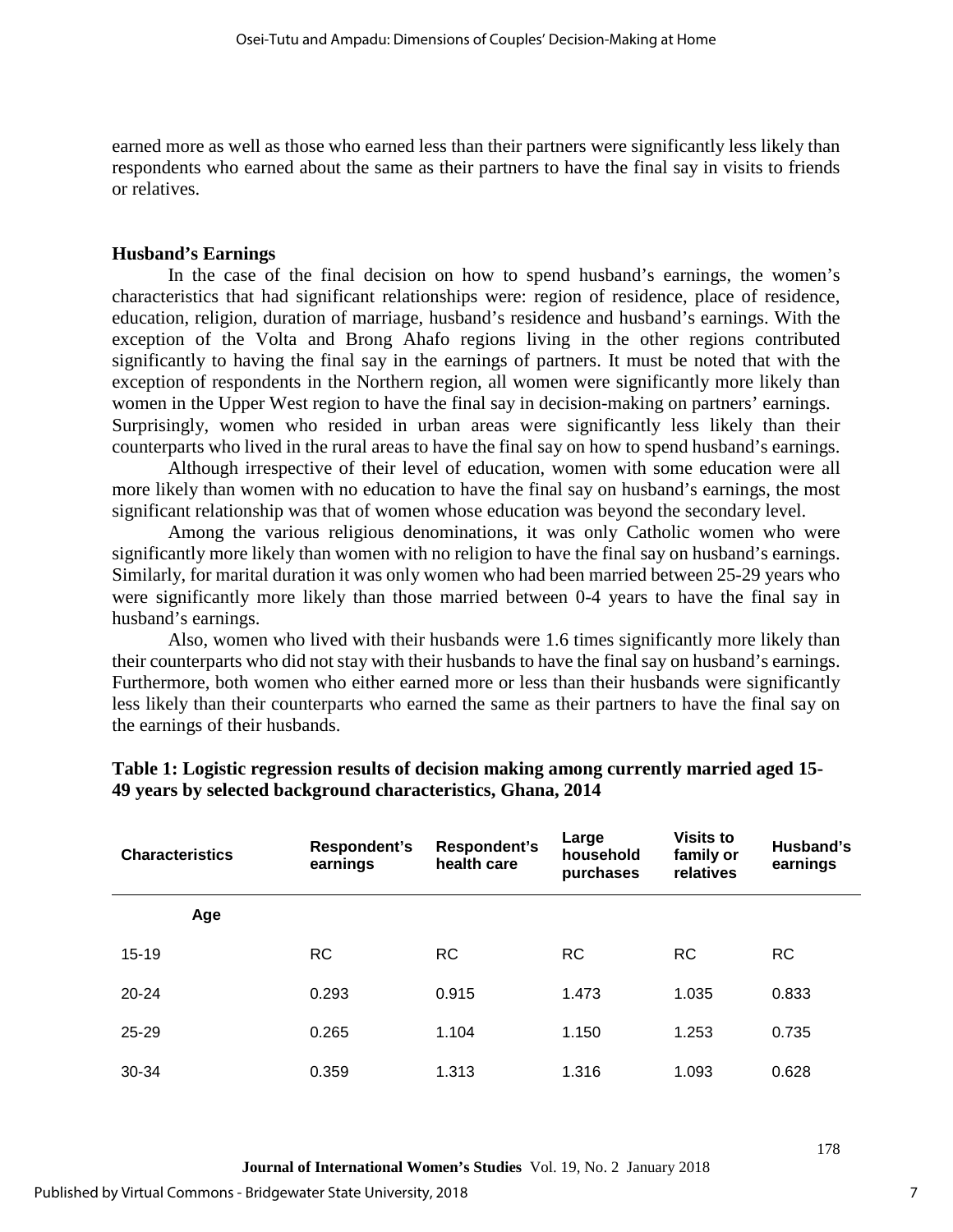| 35-39                     | 0.498     | 1.629     | 2.008     | 1.827     | 0.823      |
|---------------------------|-----------|-----------|-----------|-----------|------------|
| 40-44                     | 0.510     | 1.151     | 1.886     | 1.334     | 0.507      |
| 45-49                     | 0.449     | 1.550     | 1.980     | 1.103     | 0.562      |
| <b>Region</b>             |           |           |           |           |            |
| Western                   | 2.844*    | 3.722**   | 6.975***  | 2.996*    | 8.540***   |
| Central                   | 2.608     | 2.332*    | 2.304*    | 1.356     | 3.931***   |
| Greater Accra             | 1.337     | 0.825     | 1.232     | 1.015     | $2.424*$   |
| Volta                     | 1.877     | 0.938     | 1.646     | 0.978     | 1.728      |
| Eastern                   | 1.599     | 1.563     | 3.223**   | 1.767     | 5.618***   |
| Ashanti                   | 1.376     | 1.429     | 1.030     | 0.923     | $2.264*$   |
| <b>Brong Ahafo</b>        | 1.518     | 2.562*    | $2.260*$  | 1.188     | 1.977      |
| Northern                  | 7.934***  | 0.389**   | 1.221     | 0.984     | $0.413*$   |
| <b>Upper East</b>         | 17.974**  | 7.693***  | 6.953***  | 18.530**  | 3.289**    |
| <b>Upper West</b>         | RC        | <b>RC</b> | <b>RC</b> | <b>RC</b> | RC         |
| <b>Place of Residence</b> |           |           |           |           |            |
| Urban                     | 1.288     | 0.864     | 1.089     | 1.046     | $0.763*$   |
| Rural                     | <b>RC</b> | RC        | RC        | RC        | <b>RC</b>  |
| <b>Education</b>          |           |           |           |           |            |
| No Education              | RC        | RC        | RC        | RC        | RC         |
| Primary                   | 1.203     | 1.540**   | 1.101     | 1.000     | 1.129      |
| Secondary                 | 1.151     | 1.609***  | $1.418**$ | 1.082     | 1.136      |
| Higher                    | $7.771*$  | 3.577***  | 2.256**   | 0.819     | $2.160***$ |
| <b>Religion</b>           |           |           |           |           |            |
| No Religion               | <b>RC</b> | RC        | <b>RC</b> | <b>RC</b> | <b>RC</b>  |
| Catholic                  | 1.640     | 1.476     | 1.171     | 0.686     | 1.648*     |

**Journal of International Women's Studies** Vol. 19, No. 2 January 2018

8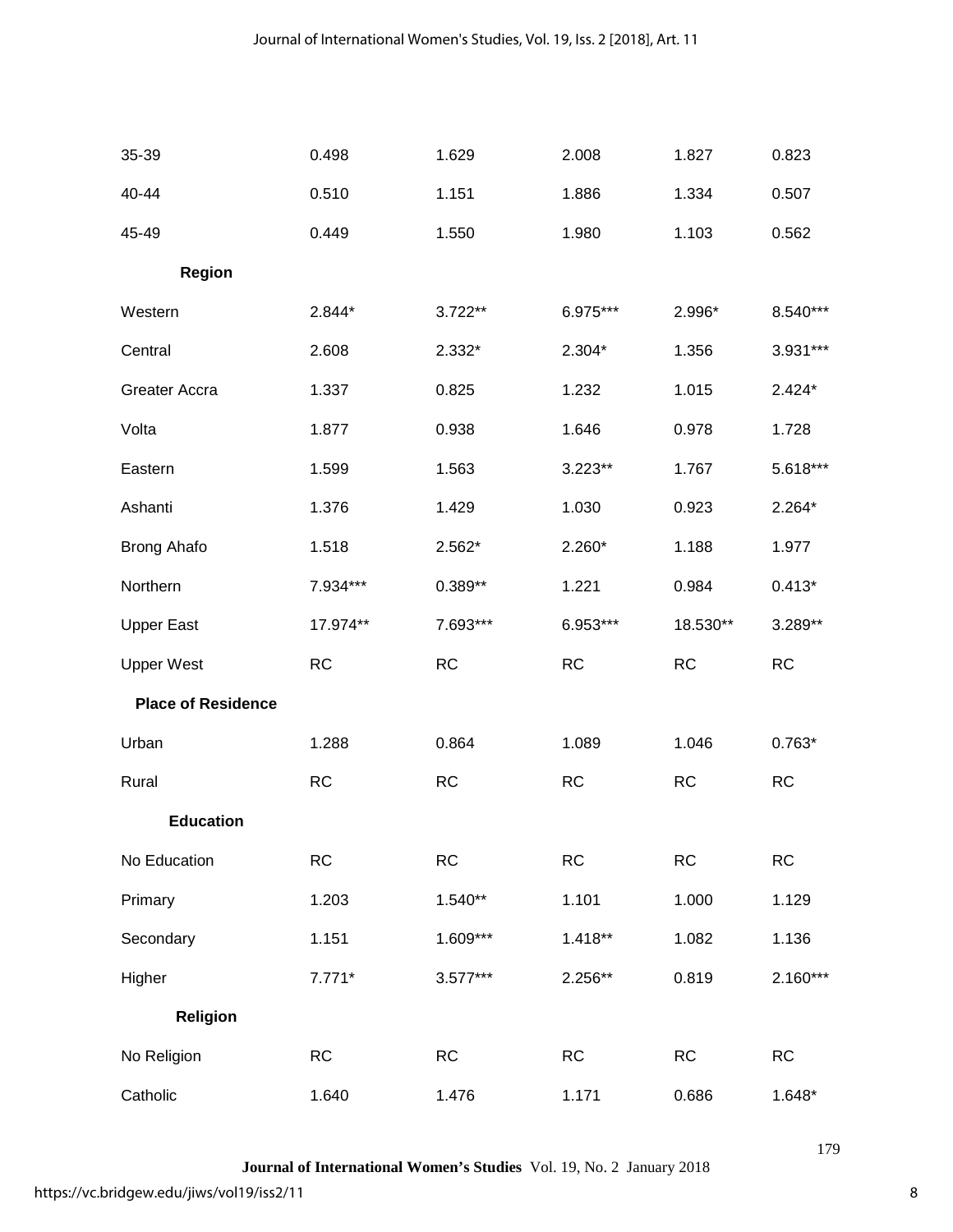| Orthodox                                 | 1.204     | 1.012     | 1.414      | 0.885     | 1.239     |
|------------------------------------------|-----------|-----------|------------|-----------|-----------|
| Pentecostal                              | 1.182     | 1.000     | 1.210      | 0.732     | 1.378     |
| Other Christian                          | 0.974     | 1.018     | 1.339      | 0.887     | 1.509     |
| Moslem                                   | 1.139     | 1.060     | 0.921      | $0.472*$  | 1.054     |
| Traditionalist                           | 0.781     | 0.986     | 0.821      | $0.345**$ | 1.699     |
| <b>Wealth Index</b>                      |           |           |            |           |           |
| Poorest                                  | <b>RC</b> | RC        | <b>RC</b>  | <b>RC</b> | <b>RC</b> |
| Poorer                                   | 1.440     | 1.019     | 1.070      | 1.718**   | 1.060     |
| Middle                                   | 1.933*    | 1.196     | 1.046      | 1.892**   | 1.141     |
| Richer                                   | 1.277     | 0.805     | 0.827      | 1.522     | 1.329     |
| Richest                                  | 3.082**   | 0.761     | 0.812      | $2.070*$  | 1.196     |
| <b>Marital</b><br><b>Duration(Years)</b> |           |           |            |           |           |
| $0 - 4$                                  | RC        | <b>RC</b> | <b>RC</b>  | <b>RC</b> | <b>RC</b> |
| $5-9$                                    | 0.836     | 1.302     | 1.026      | 1.198     | 0.912     |
| $10 - 14$                                | 0.998     | 1.072     | 1.096      | 0.790     | 1.058     |
| 15-19                                    | 1.055     | 0.881     | 1.081      | 1.292     | 0.919     |
| 20-24                                    | 0.604     | 0.908     | 0.981      | 1.072     | 0.890     |
| 25-29                                    | 1.032     | 1.546     | 1.335      | 1.609     | 1.687*    |
| $30+$                                    | 0.943     | $2.318*$  | 1.263      | 1.865     | 0.933     |
| <b>Type of Marriage</b>                  |           |           |            |           |           |
| Monogamous                               | 1.290     | 1.265     | 1.413      | 1.002     | 1.096     |
| Polygynous                               | <b>RC</b> | <b>RC</b> | <b>RC</b>  | <b>RC</b> | <b>RC</b> |
| <b>Husband's Residence</b>               |           |           |            |           |           |
| Lives with her                           | $0.607*$  | 0.861     | $0.627***$ | 0.914     | 1.588***  |
| <b>Stays Elsewhere</b>                   | <b>RC</b> | <b>RC</b> | <b>RC</b>  | <b>RC</b> | <b>RC</b> |

**Journal of International Women's Studies** Vol. 19, No. 2 January 2018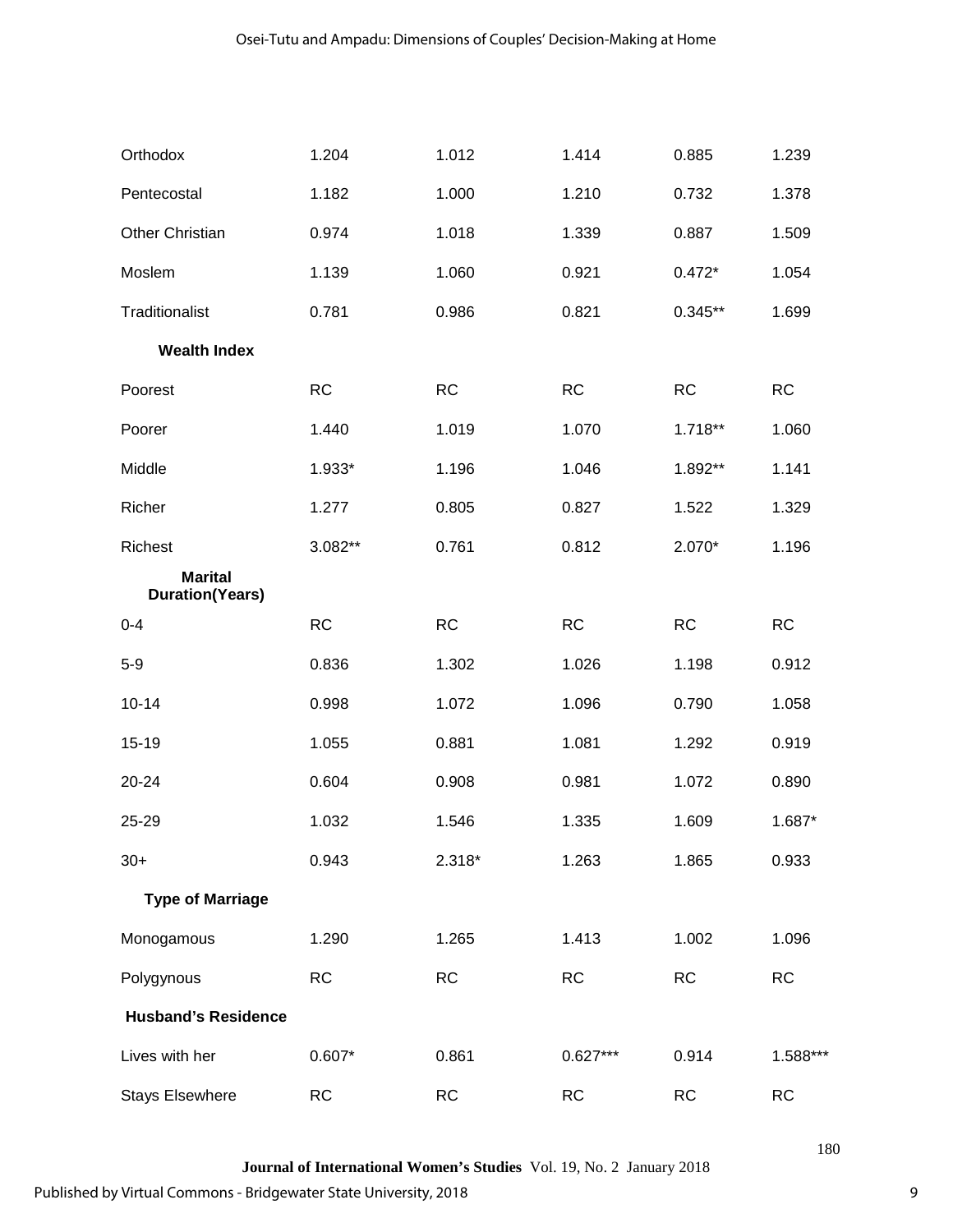| More than him  | 0.612 | $0.449**$  | $0.576*$   | $0.425**$ | $0.465***$  |
|----------------|-------|------------|------------|-----------|-------------|
| Less than him  | 1.293 | $0.301***$ | $0.359***$ | $0.447**$ | $0.444$ *** |
| About the same | RC.   | RC.        | RC.        | RC.       | RC.         |

#### **Husband's Earnings**

Source: Computed from 2014 GDHS \*p<0.05 \*\*p<0.01 \*\*\*p<0.001

## **Discussion**

From the above discussion, the region in which a woman resides in Ghana plays a significant role in her ability to take decisions at the household level. It must be noted that with the exception of the Volta region and to a lesser extent, the Greater Accra region, women who lived in the other regions almost invariably were more likely than women who stayed in the Upper East region to have significant relationships in all cases. Probably because the Upper East region is closer to the Upper West region being carved out of the Upper West region in 1983.

Regarding the place of residence and decision making, it is only decision on how to spend husband's earnings that women who resided in urban areas were significantly less likely than women in rural areas to have the final decision. This relationship is unexpected because women resident in the urban areas are expected to be more economically empowered and as such may be contributing financially towards household expenses which should empower them to have the final say in their partners' earnings. Women's educational attainment has been identified as one of the factors that is positively associated with decision-making in the household (Sultana, 2011). Women with no education compared with their counterparts with secondary or higher education had a much lower final say in decisions at home. This implies that women who are not educationally empowered may have to bow to the wishes of their husbands/partners. Sometimes, economic empowerment is linked to educational empowerment in that women who are highly educated are likely to find jobs (OECD, 2011). This could also facilitate their continuous education especially into the tertiary level. This empowers them to have a say in decision-making processes. It is therefore important that women are educated at least up to the secondary level. This will enable them not only to be well informed about issues concerning them but also be able to take final decisions on issues concerning their lives. Formal education will enable them to become capable of reading widely and also know their rights and responsibilities.

Religion of respondents does not have much influence on decision-making at home with the exception of decision to visit family and relatives and decision on husband/partners earnings. In the former, Moslems and traditionalists have an urge over women with no religion and in the latter, it is Catholics who have a significant relationship with husband/partners earnings. Moslems and Traditionalists could be said to be conservative and may be of the opinion that male should be the final decision-makers. In the case of the Catholics however, Pope Francis is of the opinion that women should have access to dignified work and have roles in decision-making (Citifmonline, 2016). The relationships that were significant were decision on how respondents' earnings were spent and visits to family or relatives. As expected, women who were richest were more likely than the poorest to have the final say in each of these cases. The reason that could be attributed to this is that these women are economically empowered and as such contribute financially to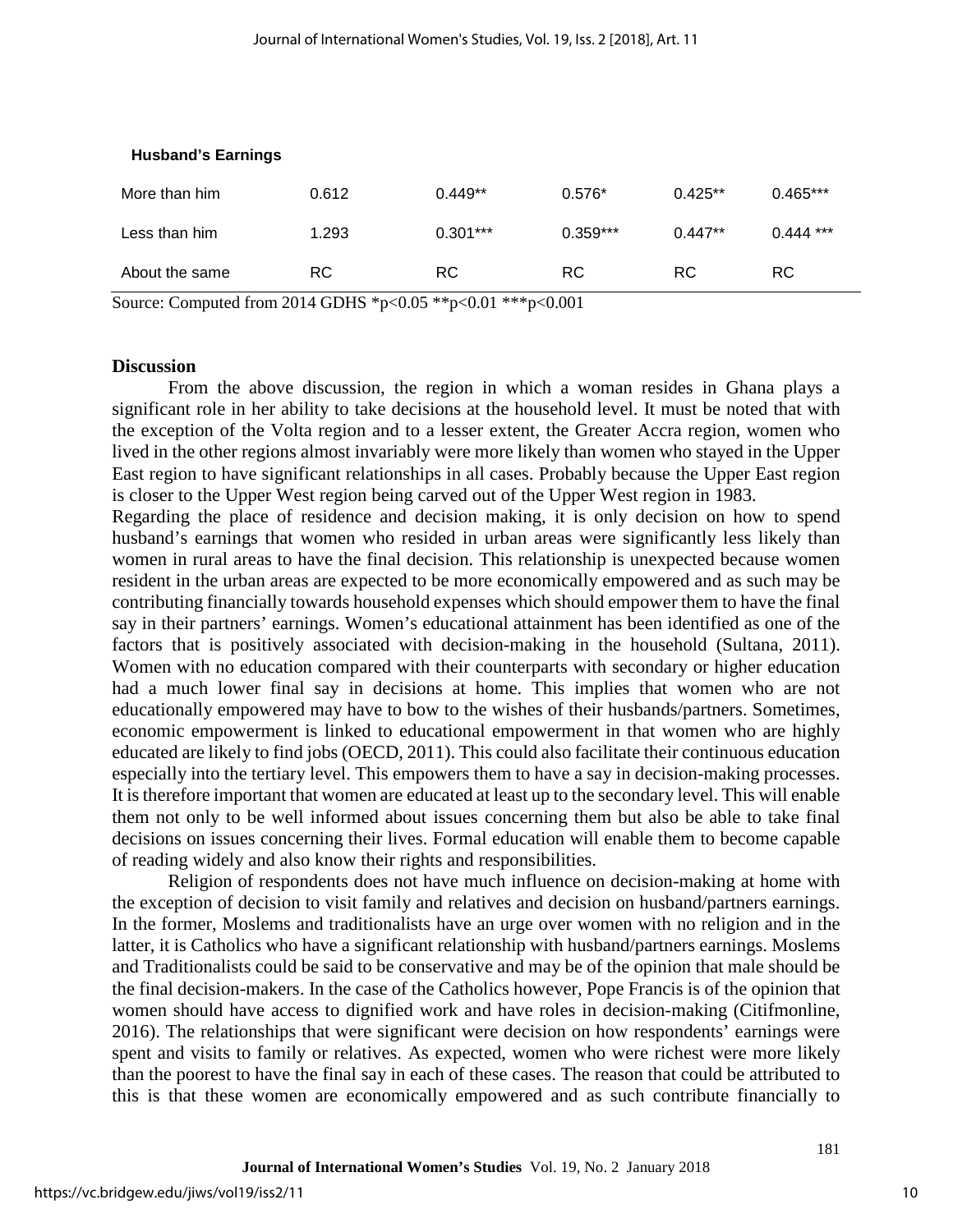household expenses and this gives them that leverage. This observation is however contrary to the finding of Archarya et al, (2010).

Staying in the same house with one's partner enables women to be final decision makers at home especially with regards to partners' earnings. There are more male than female-headed households in Ghana. Women constitute only 34.7 per cent of the population of household (Ghana Statistical Service, 2013). Probably, staying together affords wives the opportunity to have more interaction concerning household decision-making. The implication is that couples should strive to live together to afford women the opportunity to make decisions at the household level. Differences in earnings of spouses do not seem to impact on women's decisions making at the household level. This means that even if a woman earns more than the partner, this would not necessarily enable her to have control over decision-making at home. This means that there are factors other than higher earnings of women which help them have the final say in decisions at the household level. Although in most cases, husbands earn more than their wives, in recent times the reverse is being observed (Warren, 2010). It is expected that this would give the woman the leverage to have the final say in some of the decisions at household level. From the above discussion, it is clear that age does not have any significant relationships with the household decision making variables in this study. This implies that a woman's age in no way contributes to decision-making at home.

#### **Conclusion**

Although a lot of advocacy work has been on-going in Ghana to get women involved in decision-making at all levels especially from the District Assembly level to ministerial level, not much has been achieved in that direction. However, decision-making at the household level has seen major strides with women having the final say in decisions at home. Men are no longer the only final decision makers at the household level. Educational attainment had the strongest impact on decision-making at home. Women who had at least secondary education were in a better position than their counterparts whose educational attainment was below the secondary level. This suggests that for women to be able to be final decision-makers at home, they must have formal education and the higher the better. For women without formal education, they could be introduced to non-formal education. They should be especially targeted for income-generating activities. This would empower them economically which would facilitate their involvement in decision-making at home.

In terms of affirmative action, Ghana has put some measures in place especially in terms of education for girls. These include lower admission requirements for girls in tertiary education, science clinic for girls and school meals in certain districts (Tsikata, 2009). Although this may have improved access to education for girls, there are still a lot out there who have no access to education. Clearly a lot more needs to be done to achieve major improvements in formal education for girls.

It is important that girls are provided with equal opportunities to access full cycle of education in terms of enrolments, retention and completion rates as stated in the Educational Strategic Plan for Ghana (Government of Ghana, 2003). In this wise, girls who drop out of school for one reason or another should be encouraged to return to school. Some girls stay out of school during their menstrual periods due to the absence of sanitary facilities in school. This calls for the provision of basic sanitary facilities in all basic schools (Montgomery et al, 2012). Women being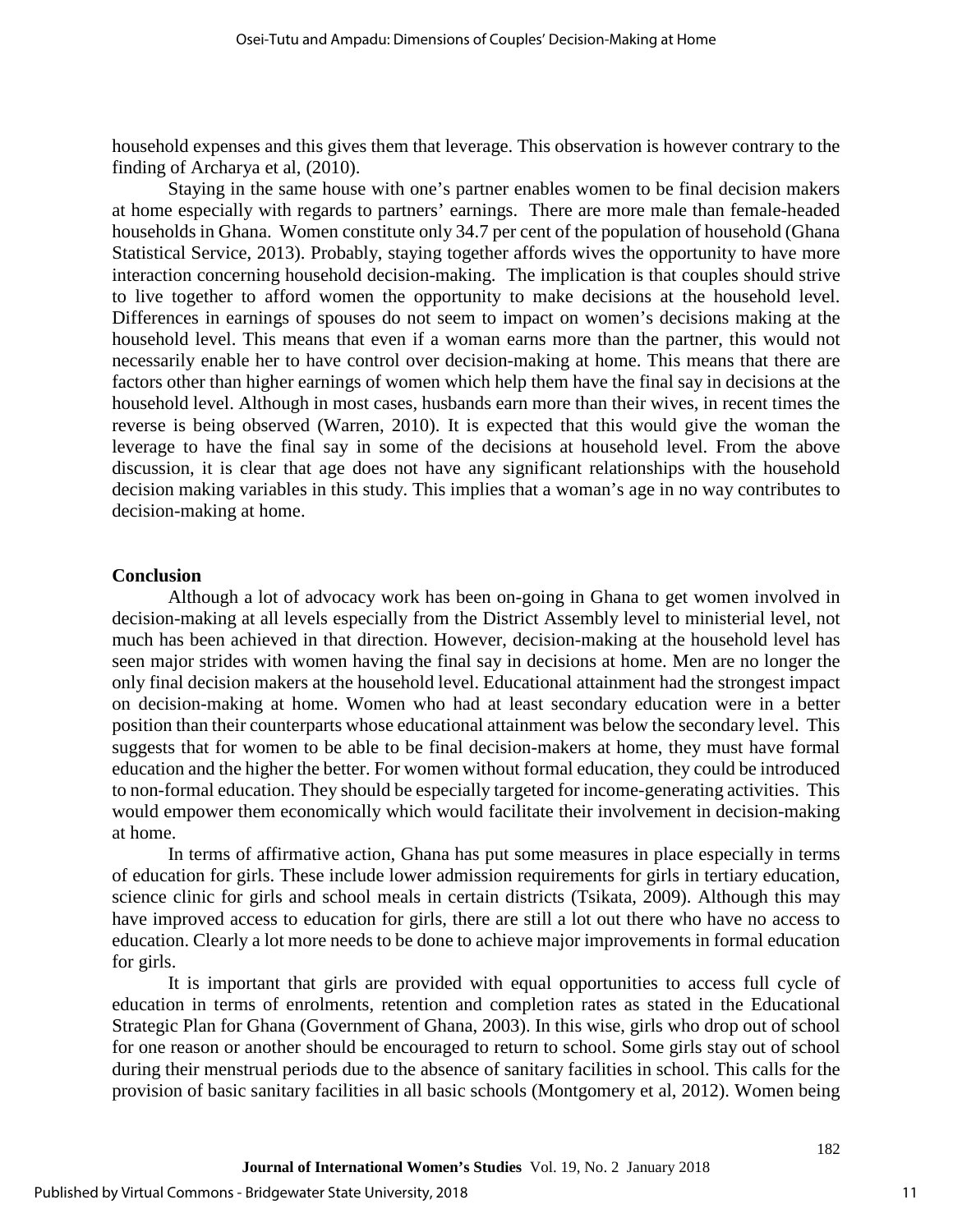able to take the final decision at the household level should not be an end in itself but rather a means to achieve an end. Efforts should be made by all stakeholders in gender empowerment and equity to build on this foundation to make in-roads to move women to higher heights beyond the household level.

## **Acknowledgement**

The authors would like to thank Measure DHS for having access to use the 2014 Ghana Demographic and Health survey data.

## **Declaration of Interests**

The author(s) declare no potential conflicts of interest with respect to the research, authorship and publication of this article.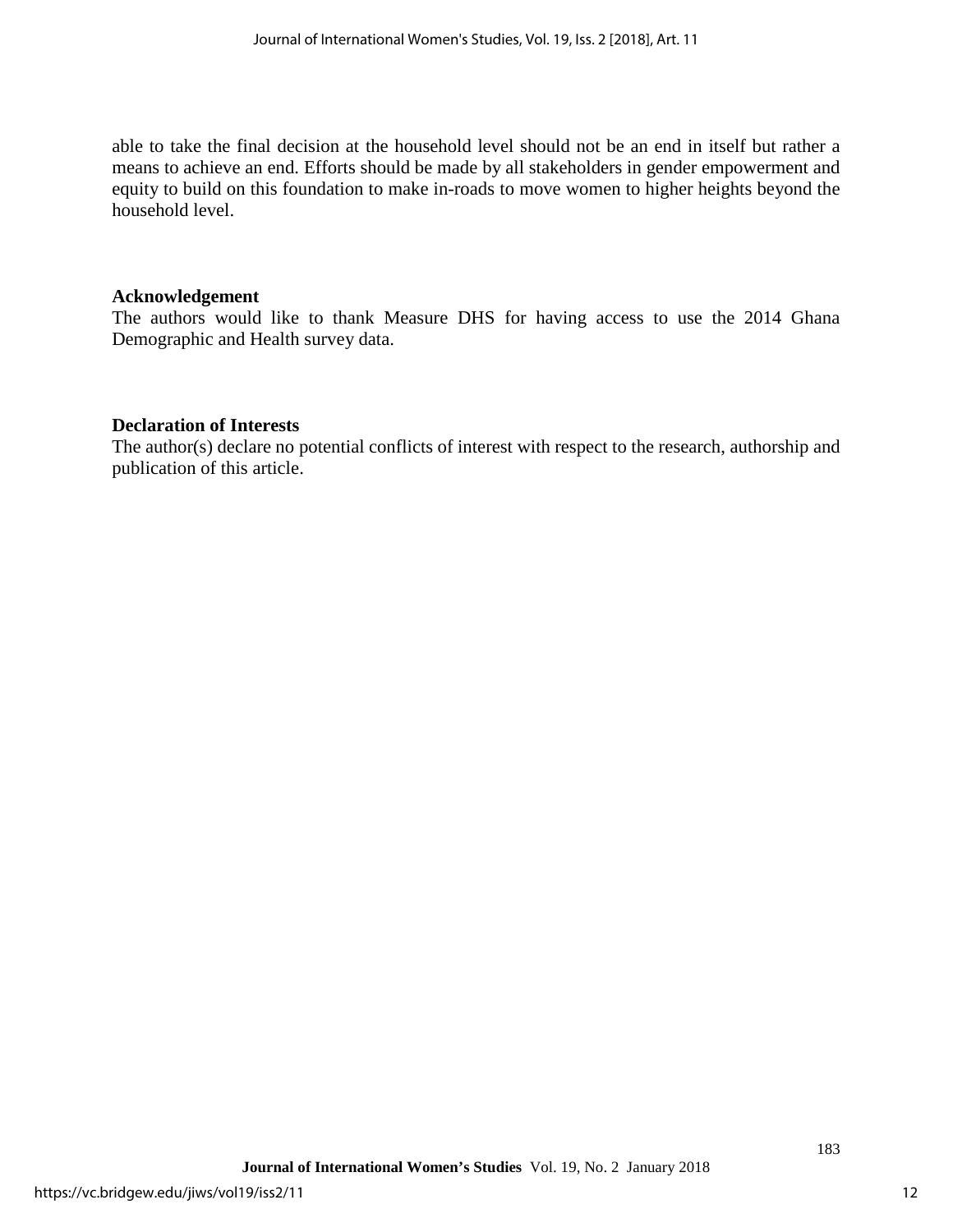## **References**

- Acharya, D. R, Bell, Jacqueline S. Simkhada, P. Teijilingen, E. R.; and Regmi, P. R. (2010). "Women's autonomy in household decision-making: a demographic study in Nepal". *Reproductive Health,* 7 (15).
- Ali, S. M. and Sultan, M. (1999). "Socio-cultural constraints and women's decision-making power regarding reproductive behaviour". *The Pakistan Development Review* 38 (4). pp. 689-696.
- Citifmonline, (2016). Catholic Church: Pope Francis urges greater family understanding
- http://citifmonline.com/2016/04/08/catholic-church-pope-francis-urges-greater-familyunderstanding/. Accessed on  $20<sup>th</sup>$  May, 2016.
- Cook, J. F. (1991). Rural youth situation, needs and prospects: An overview with emphasis on Africa, Italy, Food and Agricultural Organization.
- Cunningham, M. (2001). "The influence of parental attitudes and behaviour on children's attitudes towards gender and household labor in early adulthood", *Journal of Marriage and Family*, 63(1) 111-122. doi:10.1111/j.1741-3737.2001.00111.x.ISSN 0022- 2445.JSTOR 3599962.
- DeRose, L. F. and Ezeh, A. C. (2010). "Decision-Making Patterns and Contraceptive Use: Evidence from Uganda. *Population Research and Policy Review*, 29 (3), 423-439.
- Fuseini, K. and x Kalule-Sabiti, I. (2016). Lineage and women's autonomy in household decision-making in Ghana. *Journal of Human Ecology*, 53(1), 29-38.
- Ghana Statistical Service (2009). *Ghana Demographic and Health Survey 2008.* Accra, Ghana: GSS, GHS, and ICF Macro.
- Ghana Statistical Service, (2012). *2010 population and housing census, summary report of final results*. Accra:Sakoa Press Limited.
- Ghana Statistical Service (2013). 2010 population and housing census report, women and men in Ghana.

http://statsghana.gov.gh/docfiles/publications/2010phc\_monograph\_women\_&\_men\_inG h.pdf. Accessed on 20th June, 2015.

- Ghana Statistical Service (2015). *Ghana demographic and health survey 2014*. Rockville, Maryland, USA: GSS, GHS and IFC International.
- Government of Ghana, (2003). Education strategic plan 2003 to 2015, policies, targets and strategies, ministry of education, vol.1. www.planipolis.iiep.unesco.org/upload/Ghana/Ghana Education Strategic Plan.pdf. Accessed on 12th August, 2015.
- Mahmood, N. (2002). "Women's role in domestic decision-making in Pakistan: Implications for reproductive behaviour". *The Pakistan Development Review,* 41 (2), 121-148.
- Montgomery, P. Ryns, C. R. Dolan, C. S. Dopson, S. Scott, L. M. (2012). Sanitary pad interventions for girls' education in Ghana: A pilot study, Hamid Reza Baradaran (ed.) PLosOne 7 (10) doi:10.1371/journal.pone.0048274.
- Mordy, J. T. (2014). "Gov't must regulate activities of churches Dr. Boadi Nyamekye", myjoyonline.com, 2/12/2014, 12:12:29 pm.
- Organisation for Economic Co-operation and Development (OECD), (2011). How does education affect employment rates? *Education at a Glance 2011: Highlights,* OECD Publishing. http://dx.doi.org/10.1787/eag\_highlights-2011-16-en.